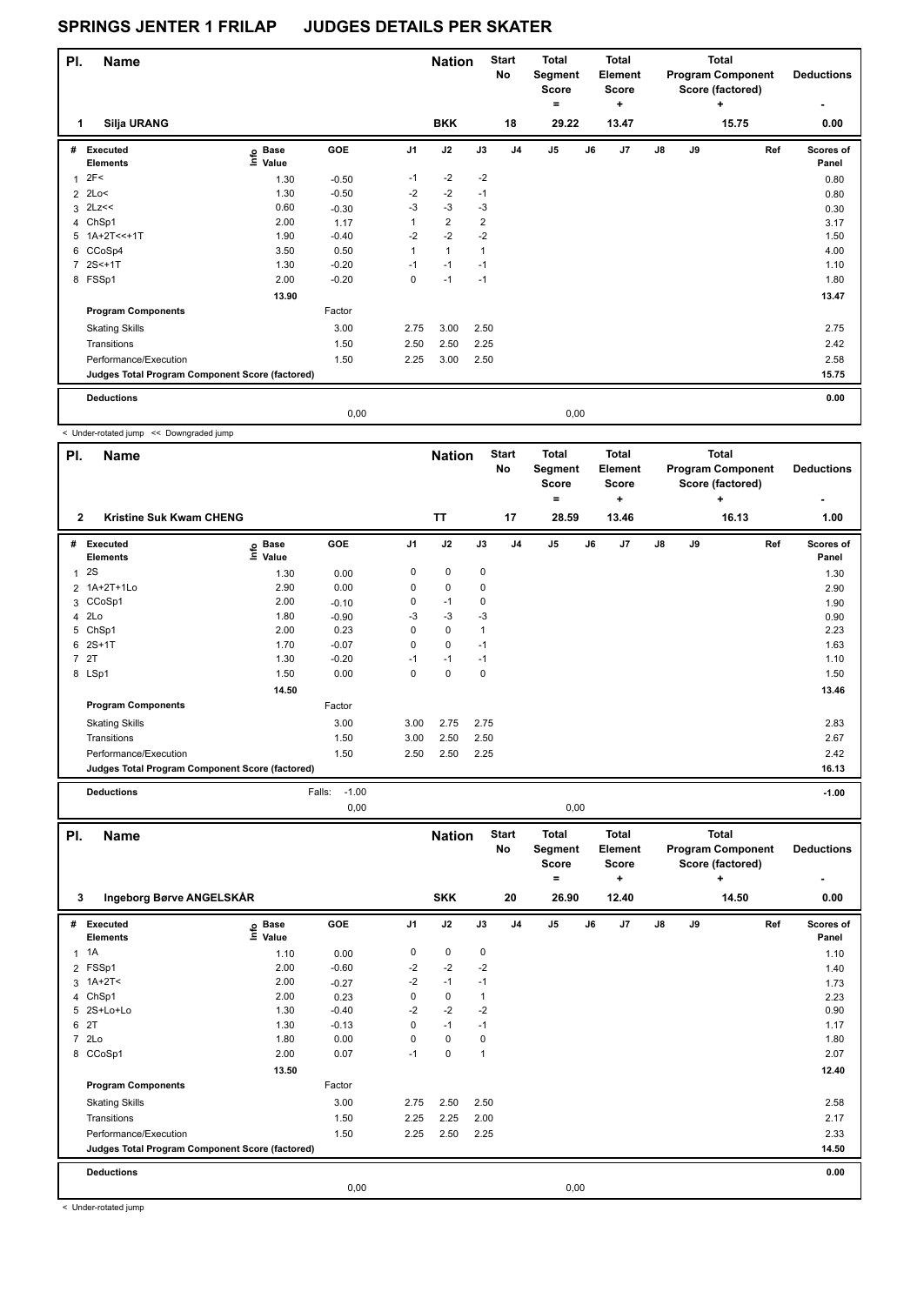| PI.            | Name                                            |                   |         |                | <b>Nation</b> |             | <b>Start</b><br>No | <b>Total</b><br>Segment<br><b>Score</b><br>$\equiv$ |      | <b>Total</b><br>Element<br><b>Score</b><br>٠ |               |    | <b>Total</b><br><b>Program Component</b><br>Score (factored)<br>٠ | <b>Deductions</b>  |
|----------------|-------------------------------------------------|-------------------|---------|----------------|---------------|-------------|--------------------|-----------------------------------------------------|------|----------------------------------------------|---------------|----|-------------------------------------------------------------------|--------------------|
| 4              | <b>Sofie LARSEN EIDE</b>                        |                   |         |                | <b>BSK</b>    |             | 21                 | 25.37                                               |      | 11.23                                        |               |    | 14.14                                                             | 0.00               |
| #              | Executed<br><b>Elements</b>                     | e Base<br>E Value | GOE     | J <sub>1</sub> | J2            | J3          | J <sub>4</sub>     | J <sub>5</sub>                                      | J6   | J7                                           | $\mathsf{J}8$ | J9 | Ref                                                               | Scores of<br>Panel |
| 1              | 1A+1Lo+1Lo                                      | 2.10              | $-0.40$ | $-2$           | $-2$          | $-2$        |                    |                                                     |      |                                              |               |    |                                                                   | 1.70               |
| $\overline{2}$ | 2S                                              | 1.30              | $-0.33$ | $-1$           | $-2$          | $-2$        |                    |                                                     |      |                                              |               |    |                                                                   | 0.97               |
| 3              | 1F                                              | 0.50              | 0.00    | 0              | $\mathbf 0$   | 0           |                    |                                                     |      |                                              |               |    |                                                                   | 0.50               |
|                | 4 CCoSp1                                        | 2.00              | $-0.10$ | $-1$           | $\mathbf 0$   | $\mathbf 0$ |                    |                                                     |      |                                              |               |    |                                                                   | 1.90               |
|                | 5 2S+1Lo                                        | 1.80              | 0.00    | 0              | $\mathbf 0$   | 0           |                    |                                                     |      |                                              |               |    |                                                                   | 1.80               |
| 6              | 1A                                              | 1.10              | $-0.27$ | $-1$           | $-1$          | $-2$        |                    |                                                     |      |                                              |               |    |                                                                   | 0.83               |
|                | 7 ChSp1                                         | 2.00              | 0.23    | 1              | $\mathbf 0$   | 0           |                    |                                                     |      |                                              |               |    |                                                                   | 2.23               |
|                | 8 LSp1                                          | 1.50              | $-0.20$ | $-2$           | $\pmb{0}$     | 0           |                    |                                                     |      |                                              |               |    |                                                                   | 1.30               |
|                |                                                 | 12.30             |         |                |               |             |                    |                                                     |      |                                              |               |    |                                                                   | 11.23              |
|                | <b>Program Components</b>                       |                   | Factor  |                |               |             |                    |                                                     |      |                                              |               |    |                                                                   |                    |
|                | <b>Skating Skills</b>                           |                   | 3.00    | 2.50           | 2.25          | 2.50        |                    |                                                     |      |                                              |               |    |                                                                   | 2.42               |
|                | Transitions                                     |                   | 1.50    | 2.50           | 2.25          | 2.25        |                    |                                                     |      |                                              |               |    |                                                                   | 2.33               |
|                | Performance/Execution                           |                   | 1.50    | 2.50           | 2.25          | 2.00        |                    |                                                     |      |                                              |               |    |                                                                   | 2.25               |
|                | Judges Total Program Component Score (factored) |                   |         |                |               |             |                    |                                                     |      |                                              |               |    |                                                                   | 14.14              |
|                | <b>Deductions</b>                               |                   |         |                |               |             |                    |                                                     |      |                                              |               |    |                                                                   | 0.00               |
|                |                                                 |                   | 0,00    |                |               |             |                    |                                                     | 0,00 |                                              |               |    |                                                                   |                    |

| PI. | <b>Name</b>                                     |                   |                   |                | <b>Nation</b> |      | <b>Start</b><br>No | <b>Total</b><br>Segment<br><b>Score</b><br>٠ |    | <b>Total</b><br>Element<br><b>Score</b><br>٠ |               |    | <b>Total</b><br><b>Program Component</b><br>Score (factored)<br>÷ | <b>Deductions</b>  |
|-----|-------------------------------------------------|-------------------|-------------------|----------------|---------------|------|--------------------|----------------------------------------------|----|----------------------------------------------|---------------|----|-------------------------------------------------------------------|--------------------|
| 5   | <b>Frida Eline JENSEN</b>                       |                   |                   |                | <b>SIL</b>    |      | 11                 | 25.03                                        |    | 11.64                                        |               |    | 14.39                                                             | 1.00               |
| #   | <b>Executed</b><br><b>Elements</b>              | e Base<br>⊑ Value | GOE               | J <sub>1</sub> | J2            | J3   | J <sub>4</sub>     | J5                                           | J6 | J7                                           | $\mathsf{J}8$ | J9 | Ref                                                               | Scores of<br>Panel |
| 1   | 2S+Lo+2S<                                       | 2.20              | $-0.60$           | $-3$           | $-3$          | $-3$ |                    |                                              |    |                                              |               |    |                                                                   | 1.60               |
|     | 2 2Lo+1Lo                                       | 2.30              | 0.00              | 0              | $\mathbf 0$   | 0    |                    |                                              |    |                                              |               |    |                                                                   | 2.30               |
|     | 3 1F                                            | 0.50              | $-0.03$           | 0              | $-1$          | 0    |                    |                                              |    |                                              |               |    |                                                                   | 0.47               |
|     | 4 CCoSp1                                        | 2.00              | $-0.10$           | $-1$           | 0             | 0    |                    |                                              |    |                                              |               |    |                                                                   | 1.90               |
|     | 5 2Lo                                           | 1.80              | 0.00              | 0              | 0             | 0    |                    |                                              |    |                                              |               |    |                                                                   | 1.80               |
| 6   | ChSp1                                           | 2.00              | 0.00              | 0              | $\mathbf 0$   | 0    |                    |                                              |    |                                              |               |    |                                                                   | 2.00               |
|     | 7 1A                                            | 1.10              | $-0.53$           | $-2$           | $-3$          | -3   |                    |                                              |    |                                              |               |    |                                                                   | 0.57               |
|     | 8 LSp1                                          | 1.50              | $-0.50$           | $-1$           | $-2$          | $-2$ |                    |                                              |    |                                              |               |    |                                                                   | 1.00               |
|     |                                                 | 13.40             |                   |                |               |      |                    |                                              |    |                                              |               |    |                                                                   | 11.64              |
|     | <b>Program Components</b>                       |                   | Factor            |                |               |      |                    |                                              |    |                                              |               |    |                                                                   |                    |
|     | <b>Skating Skills</b>                           |                   | 3.00              | 2.75           | 2.50          | 2.25 |                    |                                              |    |                                              |               |    |                                                                   | 2.50               |
|     | Transitions                                     |                   | 1.50              | 2.75           | 2.25          | 2.25 |                    |                                              |    |                                              |               |    |                                                                   | 2.42               |
|     | Performance/Execution                           |                   | 1.50              | 2.25           | 2.25          | 2.00 |                    |                                              |    |                                              |               |    |                                                                   | 2.17               |
|     | Judges Total Program Component Score (factored) |                   |                   |                |               |      |                    |                                              |    |                                              |               |    |                                                                   | 14.39              |
|     | <b>Deductions</b>                               |                   | $-1.00$<br>Falls: |                |               |      |                    |                                              |    |                                              |               |    |                                                                   | $-1.00$            |
|     |                                                 |                   | 0,00              |                |               |      |                    | 0,00                                         |    |                                              |               |    |                                                                   |                    |

| PI. | <b>Name</b>                                     |                   |         |                | <b>Nation</b>  |              | <b>Start</b><br>No | <b>Total</b><br>Segment<br><b>Score</b><br>= |    | <b>Total</b><br>Element<br><b>Score</b><br>٠ |               |    | <b>Total</b><br><b>Program Component</b><br>Score (factored)<br>÷ | <b>Deductions</b>  |
|-----|-------------------------------------------------|-------------------|---------|----------------|----------------|--------------|--------------------|----------------------------------------------|----|----------------------------------------------|---------------|----|-------------------------------------------------------------------|--------------------|
| 6   | <b>Ingrid Morken LOFTHUS</b>                    |                   |         |                | O <sub>l</sub> |              | 6                  | 23.99                                        |    | 10.23                                        |               |    | 13.76                                                             | 0.00               |
| #   | Executed<br><b>Elements</b>                     | e Base<br>E Value | GOE     | J <sub>1</sub> | J2             | J3           | J <sub>4</sub>     | J <sub>5</sub>                               | J6 | J7                                           | $\mathsf{J}8$ | J9 | Ref                                                               | Scores of<br>Panel |
|     | $1 \t1A$                                        | 1.10              | 0.00    | 0              | $\mathbf 0$    | $\mathbf 0$  |                    |                                              |    |                                              |               |    |                                                                   | 1.10               |
|     | 2 1F+1Lo                                        | 1.00              | 0.00    | 0              | $\mathbf 0$    | 0            |                    |                                              |    |                                              |               |    |                                                                   | 1.00               |
|     | 3 CCoSp1                                        | 2.00              | $-0.10$ | 0              | $-1$           | 0            |                    |                                              |    |                                              |               |    |                                                                   | 1.90               |
|     | 4 1Lz                                           | 0.60              | 0.00    | 0              | 0              | 0            |                    |                                              |    |                                              |               |    |                                                                   | 0.60               |
|     | $5$ 2S<                                         | 0.90              | $-0.40$ | $-2$           | $-2$           | $-2$         |                    |                                              |    |                                              |               |    |                                                                   | 0.50               |
| 6   | ChSp1                                           | 2.00              | 0.70    |                | $\mathbf{1}$   | $\mathbf{1}$ |                    |                                              |    |                                              |               |    |                                                                   | 2.70               |
|     | 7 LSp1                                          | 1.50              | $-0.10$ | $-1$           | 0              | 0            |                    |                                              |    |                                              |               |    |                                                                   | 1.40               |
|     | 8 1Lz+1A+1Lo+SEQ                                | 1.36              | $-0.33$ | $-1$           | $-2$           | $-2$         |                    |                                              |    |                                              |               |    |                                                                   | 1.03               |
|     |                                                 | 10.46             |         |                |                |              |                    |                                              |    |                                              |               |    |                                                                   | 10.23              |
|     | <b>Program Components</b>                       |                   | Factor  |                |                |              |                    |                                              |    |                                              |               |    |                                                                   |                    |
|     | <b>Skating Skills</b>                           |                   | 3.00    | 2.50           | 2.50           | 2.25         |                    |                                              |    |                                              |               |    |                                                                   | 2.42               |
|     | Transitions                                     |                   | 1.50    | 2.00           | 2.25           | 2.00         |                    |                                              |    |                                              |               |    |                                                                   | 2.08               |
|     | Performance/Execution                           |                   | 1.50    | 2.25           | 2.25           | 2.25         |                    |                                              |    |                                              |               |    |                                                                   | 2.25               |
|     | Judges Total Program Component Score (factored) |                   |         |                |                |              |                    |                                              |    |                                              |               |    |                                                                   | 13.76              |
|     | <b>Deductions</b>                               |                   |         |                |                |              |                    |                                              |    |                                              |               |    |                                                                   | 0.00               |
|     |                                                 |                   | 0,00    |                |                |              |                    | 0,00                                         |    |                                              |               |    |                                                                   |                    |

< Under-rotated jump

< Under-rotated jump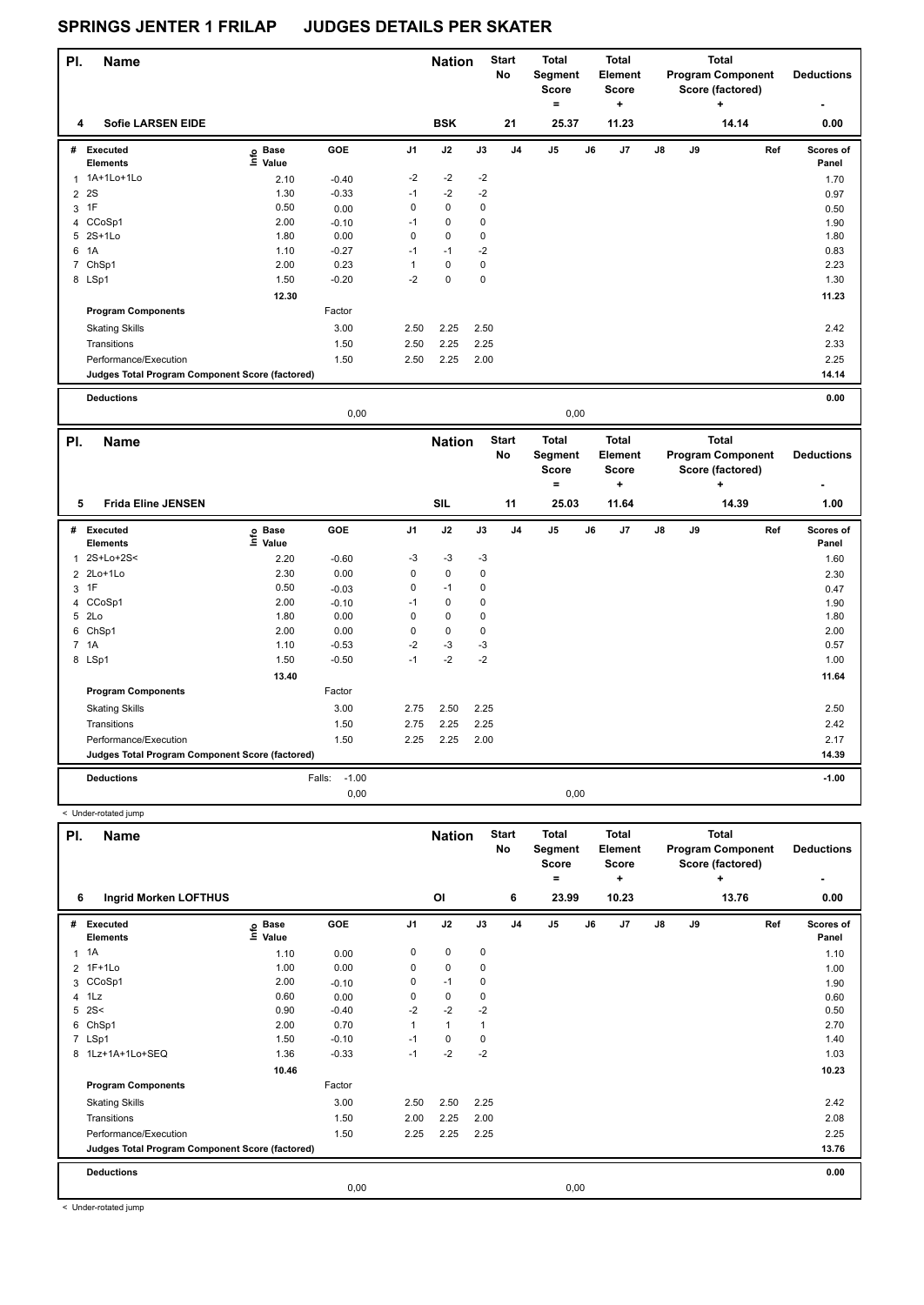| PI. | <b>Name</b>                                     |                            |                   |                | <b>Nation</b>  |                | <b>Start</b><br>No | <b>Total</b><br>Segment<br><b>Score</b><br>۰ |      | <b>Total</b><br>Element<br><b>Score</b><br>٠ |               |    | Total<br><b>Program Component</b><br>Score (factored)<br>÷ | <b>Deductions</b><br>٠ |
|-----|-------------------------------------------------|----------------------------|-------------------|----------------|----------------|----------------|--------------------|----------------------------------------------|------|----------------------------------------------|---------------|----|------------------------------------------------------------|------------------------|
| 7   | <b>Vanessa GJERDE</b>                           |                            |                   |                | <b>LIL</b>     |                | $\mathbf{1}$       | 23.67                                        |      | 11.54                                        |               |    | 13.13                                                      | 1.00                   |
| #   | Executed<br><b>Elements</b>                     | e Base<br>E Value<br>Value | <b>GOE</b>        | J <sub>1</sub> | J2             | J3             | J <sub>4</sub>     | J <sub>5</sub>                               | J6   | J <sub>7</sub>                               | $\mathsf{J}8$ | J9 | Ref                                                        | Scores of<br>Panel     |
| 1   | 1A+Lo+2S<                                       | 2.00                       | $-0.60$           | $-3$           | $-3$           | $-3$           |                    |                                              |      |                                              |               |    |                                                            | 1.40                   |
|     | $2$ 2Lo $<<$                                    | 0.50                       | $-0.20$           | $-2$           | $-2$           | $-2$           |                    |                                              |      |                                              |               |    |                                                            | 0.30                   |
|     | 3 CCoSp2                                        | 2.50                       | $-0.30$           | $-1$           | $-1$           | $-1$           |                    |                                              |      |                                              |               |    |                                                            | 2.20                   |
|     | $4$ 2Lz <<                                      | 0.60                       | $-0.30$           | $-3$           | $-3$           | $-3$           |                    |                                              |      |                                              |               |    |                                                            | 0.30                   |
|     | 5 ChSp1                                         | 2.00                       | 1.17              | $\mathbf{1}$   | $\overline{2}$ | $\overline{2}$ |                    |                                              |      |                                              |               |    |                                                            | 3.17                   |
|     | $6$ 2S < + 2T <                                 | 1.80                       | $-0.40$           | $-2$           | $-2$           | $-2$           |                    |                                              |      |                                              |               |    |                                                            | 1.40                   |
|     | 7 1A                                            | 1.10                       | 0.00              | 0              | $\mathbf 0$    | $\mathbf 0$    |                    |                                              |      |                                              |               |    |                                                            | 1.10                   |
|     | 8 LSp1                                          | 1.50                       | 0.17              | $\mathbf{1}$   | $\mathbf 0$    | $\mathbf 0$    |                    |                                              |      |                                              |               |    |                                                            | 1.67                   |
|     |                                                 | 12.00                      |                   |                |                |                |                    |                                              |      |                                              |               |    |                                                            | 11.54                  |
|     | <b>Program Components</b>                       |                            | Factor            |                |                |                |                    |                                              |      |                                              |               |    |                                                            |                        |
|     | <b>Skating Skills</b>                           |                            | 3.00              | 2.25           | 2.25           | 2.25           |                    |                                              |      |                                              |               |    |                                                            | 2.25                   |
|     | Transitions                                     |                            | 1.50              | 2.00           | 2.00           | 2.00           |                    |                                              |      |                                              |               |    |                                                            | 2.00                   |
|     | Performance/Execution                           |                            | 1.50              | 2.00           | 2.50           | 2.25           |                    |                                              |      |                                              |               |    |                                                            | 2.25                   |
|     | Judges Total Program Component Score (factored) |                            |                   |                |                |                |                    |                                              |      |                                              |               |    |                                                            | 13.13                  |
|     | <b>Deductions</b>                               |                            | $-1.00$<br>Falls: |                |                |                |                    |                                              |      |                                              |               |    |                                                            | $-1.00$                |
|     |                                                 |                            | 0,00              |                |                |                |                    |                                              | 0,00 |                                              |               |    |                                                            |                        |

< Under-rotated jump << Downgraded jump

| PI. | <b>Name</b>                                     |                            |         |                | <b>Nation</b> |           | <b>Start</b><br><b>No</b> | <b>Total</b><br>Segment<br><b>Score</b><br>۰ |    | <b>Total</b><br>Element<br>Score<br>$\ddot{}$ |    |    | <b>Total</b><br><b>Program Component</b><br>Score (factored)<br>٠ | <b>Deductions</b><br>۰ |
|-----|-------------------------------------------------|----------------------------|---------|----------------|---------------|-----------|---------------------------|----------------------------------------------|----|-----------------------------------------------|----|----|-------------------------------------------------------------------|------------------------|
| 8   | <b>Charlotte EGEBERG</b>                        |                            |         |                | <b>BSK</b>    |           | 14                        | 22.91                                        |    | 11.77                                         |    |    | 11.14                                                             | 0.00                   |
| #   | Executed<br><b>Elements</b>                     | e Base<br>⊆ Value<br>Value | GOE     | J <sub>1</sub> | J2            | J3        | J <sub>4</sub>            | J <sub>5</sub>                               | J6 | J <sub>7</sub>                                | J8 | J9 | Ref                                                               | Scores of<br>Panel     |
| 1   | 1A                                              | 1.10                       | 0.00    | 0              | $\mathbf 0$   | $\pmb{0}$ |                           |                                              |    |                                               |    |    |                                                                   | 1.10                   |
|     | 2 LSp1                                          | 1.50                       | $-0.10$ | 0              | $\mathbf 0$   | $-1$      |                           |                                              |    |                                               |    |    |                                                                   | 1.40                   |
| 3   | 2Lo                                             | 1.80                       | 0.00    | 0              | 0             | 0         |                           |                                              |    |                                               |    |    |                                                                   | 1.80                   |
|     | 4 ChSp1                                         | 2.00                       | $-0.33$ | 0              | $-1$          | $-1$      |                           |                                              |    |                                               |    |    |                                                                   | 1.67                   |
|     | $5$ 2S+T                                        | 1.30                       | $-0.40$ | $-2$           | $-2$          | $-2$      |                           |                                              |    |                                               |    |    |                                                                   | 0.90                   |
| 6   | CCoSp1                                          | 2.00                       | 0.00    | 0              | $\mathbf 0$   | 0         |                           |                                              |    |                                               |    |    |                                                                   | 2.00                   |
|     | 7 1A+1Lo                                        | 1.60                       | 0.00    | 0              | $\pmb{0}$     | 0         |                           |                                              |    |                                               |    |    |                                                                   | 1.60                   |
| 8   | 2S                                              | 1.30                       | 0.00    | 0              | $\pmb{0}$     | 0         |                           |                                              |    |                                               |    |    |                                                                   | 1.30                   |
|     |                                                 | 12.60                      |         |                |               |           |                           |                                              |    |                                               |    |    |                                                                   | 11.77                  |
|     | <b>Program Components</b>                       |                            | Factor  |                |               |           |                           |                                              |    |                                               |    |    |                                                                   |                        |
|     | <b>Skating Skills</b>                           |                            | 3.00    | 2.00           | 1.75          | 2.00      |                           |                                              |    |                                               |    |    |                                                                   | 1.92                   |
|     | Transitions                                     |                            | 1.50    | 1.75           | 1.50          | 2.00      |                           |                                              |    |                                               |    |    |                                                                   | 1.75                   |
|     | Performance/Execution                           |                            | 1.50    | 1.75           | 1.75          | 2.00      |                           |                                              |    |                                               |    |    |                                                                   | 1.83                   |
|     | Judges Total Program Component Score (factored) |                            |         |                |               |           |                           |                                              |    |                                               |    |    |                                                                   | 11.14                  |
|     | <b>Deductions</b>                               |                            |         |                |               |           |                           |                                              |    |                                               |    |    |                                                                   | 0.00                   |

|          |                                                 |                                  | 0,00              |                |                                 |      |                          |                                                       | 0,00 |                                                       |    |    |                                                                            |     |                           |
|----------|-------------------------------------------------|----------------------------------|-------------------|----------------|---------------------------------|------|--------------------------|-------------------------------------------------------|------|-------------------------------------------------------|----|----|----------------------------------------------------------------------------|-----|---------------------------|
| PI.<br>9 | <b>Name</b><br><b>Emilie A. NYLEN</b>           |                                  |                   |                | <b>Nation</b><br>O <sub>l</sub> |      | <b>Start</b><br>No<br>13 | <b>Total</b><br>Segment<br><b>Score</b><br>۰<br>22.55 |      | <b>Total</b><br>Element<br><b>Score</b><br>÷<br>10.15 |    |    | <b>Total</b><br><b>Program Component</b><br>Score (factored)<br>٠<br>13.40 |     | <b>Deductions</b><br>1.00 |
| #        | Executed<br><b>Elements</b>                     | <b>Base</b><br>e Base<br>⊑ Value | <b>GOE</b>        | J <sub>1</sub> | J2                              | J3   | J <sub>4</sub>           | J <sub>5</sub>                                        | J6   | J <sub>7</sub>                                        | J8 | J9 |                                                                            | Ref | Scores of<br>Panel        |
| 1        | $2S+1T$                                         | 1.70                             | 0.00              | 0              | $\mathbf 0$                     | 0    |                          |                                                       |      |                                                       |    |    |                                                                            |     | 1.70                      |
|          | 2 CCoSp1                                        | 2.00                             | $-0.40$           | $-2$           | $-1$                            | $-1$ |                          |                                                       |      |                                                       |    |    |                                                                            |     | 1.60                      |
| 3        | ChSp1                                           | 2.00                             | 0.47              | 1              | $\mathbf{1}$                    | 0    |                          |                                                       |      |                                                       |    |    |                                                                            |     | 2.47                      |
|          | 4 1F+1A+1T+SEQ                                  | 1.28                             | $-0.07$           | $-1$           | 0                               | 0    |                          |                                                       |      |                                                       |    |    |                                                                            |     | 1.21                      |
|          | $5$ $2T <$                                      | 0.90                             | $-0.60$           | -3             | $-3$                            | $-3$ |                          |                                                       |      |                                                       |    |    |                                                                            |     | 0.30                      |
| 6        | 2S                                              | 1.30                             | 0.00              | 0              | 0                               | 0    |                          |                                                       |      |                                                       |    |    |                                                                            |     | 1.30                      |
|          | 7 1A                                            | 1.10                             | $-0.13$           | 0              | $-1$                            | $-1$ |                          |                                                       |      |                                                       |    |    |                                                                            |     | 0.97                      |
|          | 8 LSp1                                          | 1.50                             | $-0.90$           | -3             | $-3$                            | $-3$ |                          |                                                       |      |                                                       |    |    |                                                                            |     | 0.60                      |
|          |                                                 | 11.78                            |                   |                |                                 |      |                          |                                                       |      |                                                       |    |    |                                                                            |     | 10.15                     |
|          | <b>Program Components</b>                       |                                  | Factor            |                |                                 |      |                          |                                                       |      |                                                       |    |    |                                                                            |     |                           |
|          | <b>Skating Skills</b>                           |                                  | 3.00              | 2.50           | 2.25                            | 2.50 |                          |                                                       |      |                                                       |    |    |                                                                            |     | 2.42                      |
|          | Transitions                                     |                                  | 1.50              | 2.00           | 2.00                            | 1.75 |                          |                                                       |      |                                                       |    |    |                                                                            |     | 1.92                      |
|          | Performance/Execution                           |                                  | 1.50              | 2.25           | 2.00                            | 2.25 |                          |                                                       |      |                                                       |    |    |                                                                            |     | 2.17                      |
|          | Judges Total Program Component Score (factored) |                                  |                   |                |                                 |      |                          |                                                       |      |                                                       |    |    |                                                                            |     | 13.40                     |
|          | <b>Deductions</b>                               |                                  | $-1.00$<br>Falls: |                |                                 |      |                          |                                                       |      |                                                       |    |    |                                                                            |     | $-1.00$                   |
|          |                                                 |                                  | 0,00              |                |                                 |      |                          |                                                       | 0,00 |                                                       |    |    |                                                                            |     |                           |

< Under-rotated jump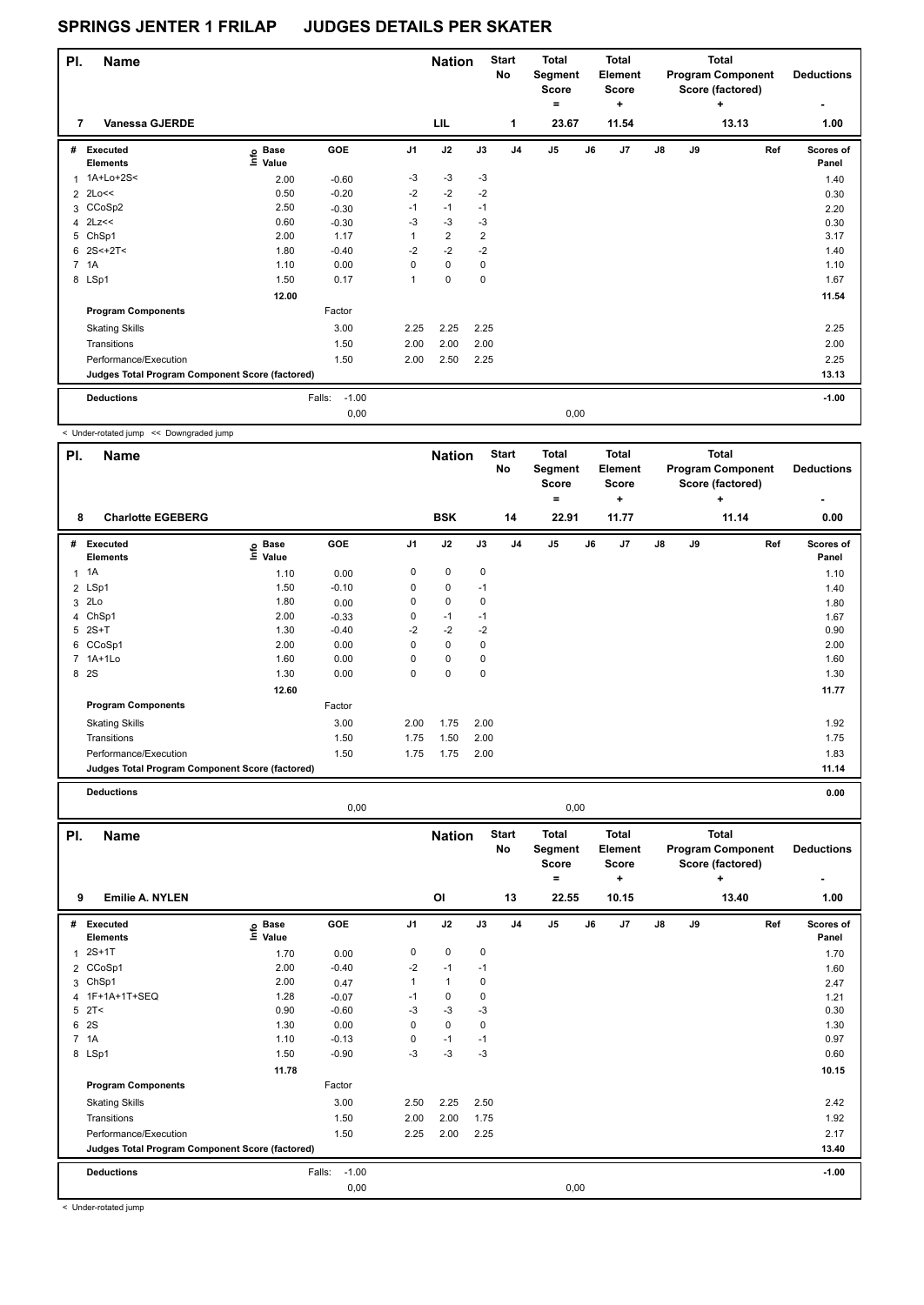| PI.            | <b>Name</b>                                     |   |                                  |         |                | <b>Nation</b>  |      | <b>Start</b><br>No | <b>Total</b><br>Segment<br>Score<br>۰ |      | Total<br><b>Element</b><br><b>Score</b><br>÷ |    |    | Total<br><b>Program Component</b><br>Score (factored)<br>٠ | <b>Deductions</b>  |
|----------------|-------------------------------------------------|---|----------------------------------|---------|----------------|----------------|------|--------------------|---------------------------------------|------|----------------------------------------------|----|----|------------------------------------------------------------|--------------------|
| 10             | <b>Celine FOYN</b>                              |   |                                  |         |                | <b>AKK</b>     |      | 9                  | 22.19                                 |      | 10.83                                        |    |    | 11.36                                                      | 0.00               |
| #              | Executed<br><b>Elements</b>                     |   | <b>Base</b><br>e Base<br>E Value | GOE     | J <sub>1</sub> | J2             | J3   | J <sub>4</sub>     | J <sub>5</sub>                        | J6   | J <sub>7</sub>                               | J8 | J9 | Ref                                                        | Scores of<br>Panel |
|                | 1 LSp1                                          |   | 1.50                             | 0.00    | 0              | 0              | 0    |                    |                                       |      |                                              |    |    |                                                            | 1.50               |
| $\overline{2}$ | 1Lz                                             | e | 0.60                             | $-0.20$ | $-2$           | $-2$           | $-2$ |                    |                                       |      |                                              |    |    |                                                            | 0.40               |
| 3              | ChSp1                                           |   | 2.00                             | 0.70    | 1              | $\overline{1}$ | 1    |                    |                                       |      |                                              |    |    |                                                            | 2.70               |
|                | 4 1A+1Lo                                        |   | 1.60                             | $-0.20$ | $-1$           | $-1$           | $-1$ |                    |                                       |      |                                              |    |    |                                                            | 1.40               |
|                | 5 1F+1Lo+1Lo                                    | e | 1.50                             | $-0.07$ | $-1$           | $-1$           | 0    |                    |                                       |      |                                              |    |    |                                                            | 1.43               |
|                | 6 CCoSp1                                        |   | 2.00                             | $-0.20$ | $\Omega$       | $-1$           | $-1$ |                    |                                       |      |                                              |    |    |                                                            | 1.80               |
|                | 7 1F                                            |   | 0.50                             | 0.00    | $\Omega$       | $\mathbf 0$    | 0    |                    |                                       |      |                                              |    |    |                                                            | 0.50               |
| 8              | 1A                                              |   | 1.10                             | 0.00    | 0              | 0              | 0    |                    |                                       |      |                                              |    |    |                                                            | 1.10               |
|                |                                                 |   | 10.80                            |         |                |                |      |                    |                                       |      |                                              |    |    |                                                            | 10.83              |
|                | <b>Program Components</b>                       |   |                                  | Factor  |                |                |      |                    |                                       |      |                                              |    |    |                                                            |                    |
|                | <b>Skating Skills</b>                           |   |                                  | 3.00    | 2.00           | 2.25           | 2.00 |                    |                                       |      |                                              |    |    |                                                            | 2.08               |
|                | Transitions                                     |   |                                  | 1.50    | 1.50           | 1.50           | 1.75 |                    |                                       |      |                                              |    |    |                                                            | 1.58               |
|                | Performance/Execution                           |   |                                  | 1.50    | 1.75           | 2.00           | 1.75 |                    |                                       |      |                                              |    |    |                                                            | 1.83               |
|                | Judges Total Program Component Score (factored) |   |                                  |         |                |                |      |                    |                                       |      |                                              |    |    |                                                            | 11.36              |
|                | <b>Deductions</b>                               |   |                                  |         |                |                |      |                    |                                       |      |                                              |    |    |                                                            | 0.00               |
|                |                                                 |   |                                  | 0,00    |                |                |      |                    |                                       | 0,00 |                                              |    |    |                                                            |                    |

e Jump take off with wrong edge

| PI.          | Name                                            |                           |         |                | <b>Nation</b> |              | <b>Start</b><br>No | <b>Total</b><br>Segment<br><b>Score</b><br>$=$ |    | <b>Total</b><br>Element<br>Score<br>٠ |               |    | <b>Total</b><br><b>Program Component</b><br>Score (factored)<br>$\ddot{}$ | <b>Deductions</b>  |
|--------------|-------------------------------------------------|---------------------------|---------|----------------|---------------|--------------|--------------------|------------------------------------------------|----|---------------------------------------|---------------|----|---------------------------------------------------------------------------|--------------------|
| 11           | <b>Helle UNDRUM</b>                             |                           |         |                | <b>TT</b>     |              | $\overline{7}$     | 22.01                                          |    | 8.13                                  |               |    | 13.88                                                                     | 0.00               |
| #            | Executed<br><b>Elements</b>                     | Base<br>e Base<br>⊑ Value | GOE     | J <sub>1</sub> | J2            | J3           | J <sub>4</sub>     | J <sub>5</sub>                                 | J6 | J7                                    | $\mathsf{J}8$ | J9 | Ref                                                                       | Scores of<br>Panel |
| $\mathbf{1}$ | 1Lz                                             | 0.60                      | 0.13    | 1              | $\mathbf 0$   | $\mathbf{1}$ |                    |                                                |    |                                       |               |    |                                                                           | 0.73               |
|              | 2A                                              | 0.00                      | 0.00    |                |               |              |                    |                                                |    |                                       |               |    |                                                                           | 0.00               |
|              | 3 CCoSp1                                        | 2.00                      | 0.00    | 0              | $\mathbf 0$   | 0            |                    |                                                |    |                                       |               |    |                                                                           | 2.00               |
|              | 4 1Lo+1Lo                                       | 1.00                      | 0.00    | 0              | $\mathbf 0$   | 0            |                    |                                                |    |                                       |               |    |                                                                           | 1.00               |
| 5            | 1F                                              | 0.50                      | $-0.27$ | $-2$           | $-3$          | $-3$         |                    |                                                |    |                                       |               |    |                                                                           | 0.23               |
|              | 6 ChSp1                                         | 2.00                      | 0.70    | 1              | $\mathbf{1}$  | 1            |                    |                                                |    |                                       |               |    |                                                                           | 2.70               |
|              | 7 1F                                            | 0.50                      | 0.07    |                | 0             | 0            |                    |                                                |    |                                       |               |    |                                                                           | 0.57               |
|              | 8 LSp1                                          | 1.50                      | $-0.60$ | $-2$           | $-2$          | $-2$         |                    |                                                |    |                                       |               |    |                                                                           | 0.90               |
|              |                                                 | 8.10                      |         |                |               |              |                    |                                                |    |                                       |               |    |                                                                           | 8.13               |
|              | <b>Program Components</b>                       |                           | Factor  |                |               |              |                    |                                                |    |                                       |               |    |                                                                           |                    |
|              | <b>Skating Skills</b>                           |                           | 3.00    | 2.50           | 2.50          | 2.50         |                    |                                                |    |                                       |               |    |                                                                           | 2.50               |
|              | Transitions                                     |                           | 1.50    | 2.00           | 2.00          | 2.25         |                    |                                                |    |                                       |               |    |                                                                           | 2.08               |
|              | Performance/Execution                           |                           | 1.50    | 2.25           | 2.25          | 2.00         |                    |                                                |    |                                       |               |    |                                                                           | 2.17               |
|              | Judges Total Program Component Score (factored) |                           |         |                |               |              |                    |                                                |    |                                       |               |    |                                                                           | 13.88              |
|              | <b>Deductions</b>                               |                           |         |                |               |              |                    |                                                |    |                                       |               |    |                                                                           | 0.00               |

|                |                                                 |                   | 0,00    |                |                             |           |                                |                                                         | 0,00 |                                                             |               |    |                                                                            |                           |
|----------------|-------------------------------------------------|-------------------|---------|----------------|-----------------------------|-----------|--------------------------------|---------------------------------------------------------|------|-------------------------------------------------------------|---------------|----|----------------------------------------------------------------------------|---------------------------|
| PI.<br>12      | Name<br><b>Mia Dybsand BRATLIE</b>              |                   |         |                | <b>Nation</b><br><b>SIL</b> |           | <b>Start</b><br><b>No</b><br>4 | <b>Total</b><br>Segment<br><b>Score</b><br>$=$<br>21.92 |      | <b>Total</b><br><b>Element</b><br><b>Score</b><br>+<br>8.54 |               |    | <b>Total</b><br><b>Program Component</b><br>Score (factored)<br>÷<br>13.38 | <b>Deductions</b><br>0.00 |
| #              | <b>Executed</b>                                 | <b>Base</b>       | GOE     | J <sub>1</sub> | J2                          | J3        | J <sub>4</sub>                 | J <sub>5</sub>                                          | J6   | J7                                                          | $\mathsf{J}8$ | J9 | Ref                                                                        | <b>Scores of</b>          |
|                | <b>Elements</b>                                 | e Base<br>E Value |         |                |                             |           |                                |                                                         |      |                                                             |               |    |                                                                            | Panel                     |
|                | 1 LSp1                                          | 1.50              | $-0.60$ | $-2$           | $-2$                        | $-2$      |                                |                                                         |      |                                                             |               |    |                                                                            | 0.90                      |
|                | 2 2S+SEQ                                        | 1.04              | $-0.40$ | $-2$           | $-2$                        | $-2$      |                                |                                                         |      |                                                             |               |    |                                                                            | 0.64                      |
|                | 3 1A+1Lo+1Lo                                    | 2.10              | $-0.33$ | $-1$           | $-2$                        | $-2$      |                                |                                                         |      |                                                             |               |    |                                                                            | 1.77                      |
| $\overline{4}$ | 2S                                              | 1.30              | 0.00    | 0              | $\mathbf 0$                 | $\pmb{0}$ |                                |                                                         |      |                                                             |               |    |                                                                            | 1.30                      |
| 5              | 1A                                              | 1.10              | 0.00    | 0              | $\mathbf 0$                 | 0         |                                |                                                         |      |                                                             |               |    |                                                                            | 1.10                      |
| 6              | FCoSp*                                          | 0.00              | 0.00    | ÷              | $\overline{\phantom{a}}$    | -         |                                |                                                         |      |                                                             |               |    |                                                                            | 0.00                      |
| $\overline{7}$ | ChSt1                                           | 2.00              | 0.23    | 1              | $\mathbf 0$                 | 0         |                                |                                                         |      |                                                             |               |    |                                                                            | 2.23                      |
| 8              | 1Lz                                             | 0.60              | 0.00    | 0              | $\mathbf 0$                 | $\pmb{0}$ |                                |                                                         |      |                                                             |               |    |                                                                            | 0.60                      |
|                |                                                 | 9.64              |         |                |                             |           |                                |                                                         |      |                                                             |               |    |                                                                            | 8.54                      |
|                | <b>Program Components</b>                       |                   | Factor  |                |                             |           |                                |                                                         |      |                                                             |               |    |                                                                            |                           |
|                | <b>Skating Skills</b>                           |                   | 3.00    | 2.75           | 2.25                        | 2.25      |                                |                                                         |      |                                                             |               |    |                                                                            | 2.42                      |
|                | Transitions                                     |                   | 1.50    | 2.25           | 2.25                        | 1.75      |                                |                                                         |      |                                                             |               |    |                                                                            | 2.08                      |
|                | Performance/Execution                           |                   | 1.50    | 2.00           | 2.25                        | 1.75      |                                |                                                         |      |                                                             |               |    |                                                                            | 2.00                      |
|                | Judges Total Program Component Score (factored) |                   |         |                |                             |           |                                |                                                         |      |                                                             |               |    |                                                                            | 13.38                     |
|                | <b>Deductions</b>                               |                   |         |                |                             |           |                                |                                                         |      |                                                             |               |    |                                                                            | 0.00                      |
|                |                                                 |                   | 0,00    |                |                             |           |                                |                                                         | 0,00 |                                                             |               |    |                                                                            |                           |

\* Invalid element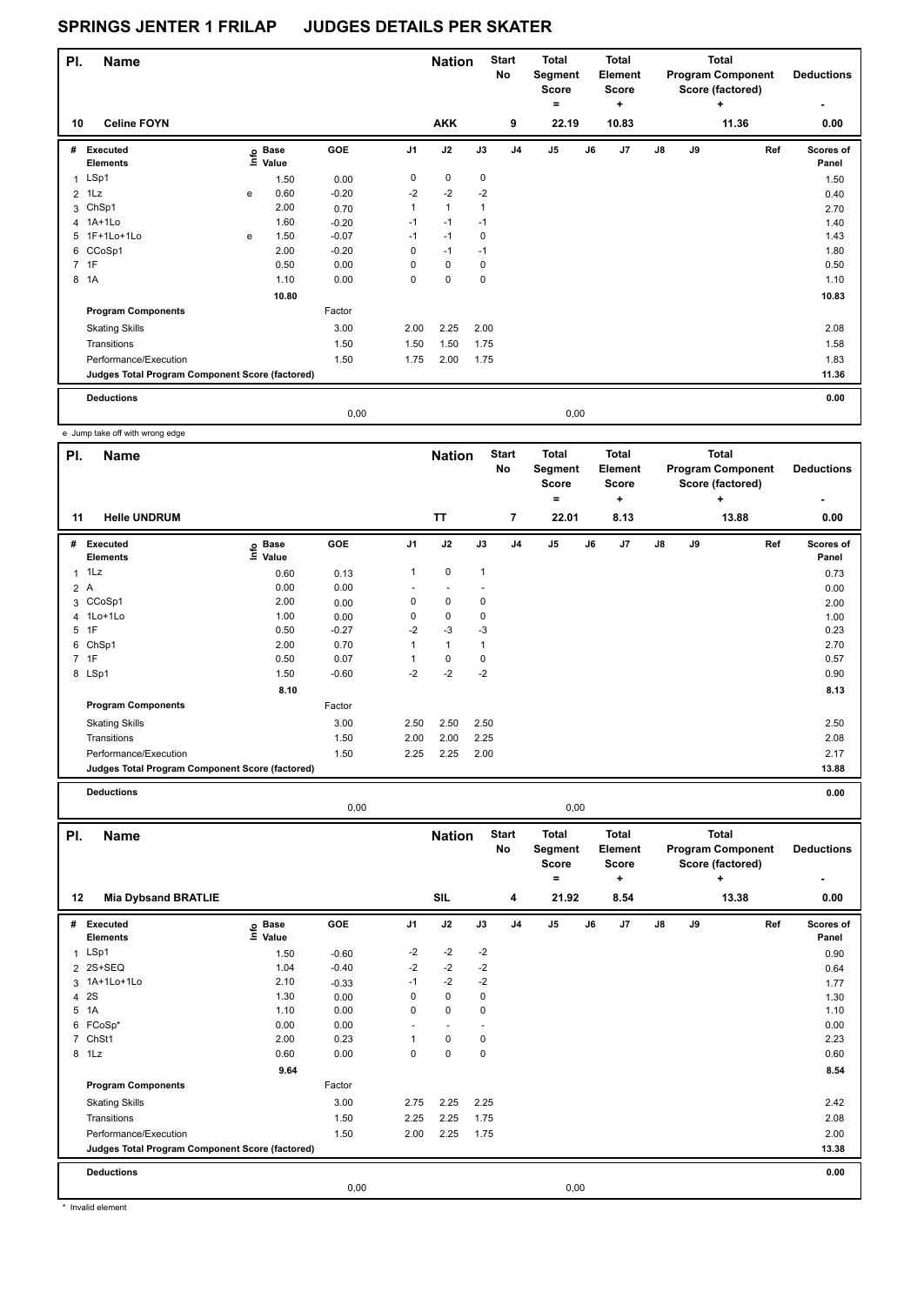| PI. | <b>Name</b>                                     |                                  |                   |                | <b>Nation</b> |             | <b>Start</b><br>No | Total<br>Segment<br><b>Score</b><br>۰ |      | <b>Total</b><br>Element<br><b>Score</b><br>÷ |               |    | <b>Total</b><br><b>Program Component</b><br>Score (factored)<br>٠ | <b>Deductions</b><br>۰ |
|-----|-------------------------------------------------|----------------------------------|-------------------|----------------|---------------|-------------|--------------------|---------------------------------------|------|----------------------------------------------|---------------|----|-------------------------------------------------------------------|------------------------|
| 13  | Anna D. BJERKLI                                 |                                  |                   |                | <b>TSK</b>    |             | 19                 | 21.80                                 |      | 10.78                                        |               |    | 12.02                                                             | 1.00                   |
| #   | Executed<br><b>Elements</b>                     | <b>Base</b><br>e Base<br>E Value | <b>GOE</b>        | J <sub>1</sub> | J2            | J3          | J <sub>4</sub>     | J <sub>5</sub>                        | J6   | J <sub>7</sub>                               | $\mathsf{J}8$ | J9 | Ref                                                               | Scores of<br>Panel     |
| 1   | 1A                                              | 1.10                             | 0.07              | 1              | $\mathbf 0$   | 0           |                    |                                       |      |                                              |               |    |                                                                   | 1.17                   |
|     | 2 ChSp1                                         | 2.00                             | 0.00              | 0              | 0             | 0           |                    |                                       |      |                                              |               |    |                                                                   | 2.00                   |
|     | $3$ 2Lo<                                        | 1.30                             | $-0.90$           | $-3$           | $-3$          | $-3$        |                    |                                       |      |                                              |               |    |                                                                   | 0.40                   |
|     | 4 2S+1T                                         | 1.70                             | $-0.07$           | 0              | $\mathbf 0$   | $-1$        |                    |                                       |      |                                              |               |    |                                                                   | 1.63                   |
|     | 5 LSp1                                          | 1.50                             | $-0.10$           | $-1$           | $\mathbf 0$   | $\mathbf 0$ |                    |                                       |      |                                              |               |    |                                                                   | 1.40                   |
|     | 6 1F+1A+SEQ                                     | 1.28                             | 0.00              | $\Omega$       | $\mathbf 0$   | $\mathbf 0$ |                    |                                       |      |                                              |               |    |                                                                   | 1.28                   |
|     | 7 1S                                            | 0.40                             | 0.00              | 0              | $\mathbf 0$   | $\mathbf 0$ |                    |                                       |      |                                              |               |    |                                                                   | 0.40                   |
|     | 8 CCoSp2                                        | 2.50                             | 0.00              | 0              | $\mathbf 0$   | $\mathbf 0$ |                    |                                       |      |                                              |               |    |                                                                   | 2.50                   |
|     |                                                 | 11.78                            |                   |                |               |             |                    |                                       |      |                                              |               |    |                                                                   | 10.78                  |
|     | <b>Program Components</b>                       |                                  | Factor            |                |               |             |                    |                                       |      |                                              |               |    |                                                                   |                        |
|     | <b>Skating Skills</b>                           |                                  | 3.00              | 2.25           | 2.25          | 2.00        |                    |                                       |      |                                              |               |    |                                                                   | 2.17                   |
|     | Transitions                                     |                                  | 1.50              | 1.75           | 2.00          | 2.00        |                    |                                       |      |                                              |               |    |                                                                   | 1.92                   |
|     | Performance/Execution                           |                                  | 1.50              | 1.50           | 2.00          | 1.75        |                    |                                       |      |                                              |               |    |                                                                   | 1.75                   |
|     | Judges Total Program Component Score (factored) |                                  |                   |                |               |             |                    |                                       |      |                                              |               |    |                                                                   | 12.02                  |
|     | <b>Deductions</b>                               |                                  | $-1.00$<br>Falls: |                |               |             |                    |                                       |      |                                              |               |    |                                                                   | $-1.00$                |
|     |                                                 |                                  | 0.00              |                |               |             |                    |                                       | 0,00 |                                              |               |    |                                                                   |                        |

| < Under-rotated jump          |                                                 |                      |            |                |                             |             |                          |                                              |       |                                                       |               |    |                                                                            |     |                                |
|-------------------------------|-------------------------------------------------|----------------------|------------|----------------|-----------------------------|-------------|--------------------------|----------------------------------------------|-------|-------------------------------------------------------|---------------|----|----------------------------------------------------------------------------|-----|--------------------------------|
| PI.<br><b>Name</b><br>14      | <b>Helene THORIN</b>                            |                      |            |                | <b>Nation</b><br><b>OSK</b> |             | <b>Start</b><br>No<br>16 | <b>Total</b><br>Segment<br><b>Score</b><br>۰ | 21.58 | <b>Total</b><br>Element<br><b>Score</b><br>٠<br>11.33 |               |    | <b>Total</b><br><b>Program Component</b><br>Score (factored)<br>٠<br>10.25 |     | <b>Deductions</b><br>٠<br>0.00 |
|                               |                                                 |                      |            |                |                             |             |                          |                                              |       |                                                       |               |    |                                                                            |     |                                |
| # Executed<br><b>Elements</b> | ١nf٥                                            | <b>Base</b><br>Value | <b>GOE</b> | J <sub>1</sub> | J2                          | J3          | J <sub>4</sub>           | J <sub>5</sub>                               | J6    | J7                                                    | $\mathsf{J}8$ | J9 |                                                                            | Ref | Scores of<br>Panel             |
| $1A+1T$                       |                                                 | 1.50                 | 0.00       | 0              | 0                           | $\mathbf 0$ |                          |                                              |       |                                                       |               |    |                                                                            |     | 1.50                           |
| 2 CCoSp2                      |                                                 | 2.50                 | 0.33       | $\mathbf{1}$   | $\mathbf{1}$                | 0           |                          |                                              |       |                                                       |               |    |                                                                            |     | 2.83                           |
| 3 1Lz+1Lo+1T                  | e                                               | 1.50                 | $-0.20$    | $-2$           | $-2$                        | $-2$        |                          |                                              |       |                                                       |               |    |                                                                            |     | 1.30                           |
| 2S<br>$\overline{4}$          |                                                 | 1.30                 | $-0.40$    | $-2$           | $-2$                        | $-2$        |                          |                                              |       |                                                       |               |    |                                                                            |     | 0.90                           |
| ChSt1<br>5                    |                                                 | 2.00                 | 0.00       | 0              | $\mathbf 0$                 | 0           |                          |                                              |       |                                                       |               |    |                                                                            |     | 2.00                           |
| 1A<br>6                       |                                                 | 1.10                 | 0.00       | $\mathbf 0$    | $\mathbf 0$                 | $\mathbf 0$ |                          |                                              |       |                                                       |               |    |                                                                            |     | 1.10                           |
| 1F<br>$\overline{7}$          |                                                 | 0.50                 | 0.00       | 0              | $\mathbf 0$                 | 0           |                          |                                              |       |                                                       |               |    |                                                                            |     | 0.50                           |
| 8 LSp1                        |                                                 | 1.50                 | $-0.30$    | $-1$           | $-1$                        | $-1$        |                          |                                              |       |                                                       |               |    |                                                                            |     | 1.20                           |
|                               |                                                 | 11.90                |            |                |                             |             |                          |                                              |       |                                                       |               |    |                                                                            |     | 11.33                          |
|                               | <b>Program Components</b>                       |                      | Factor     |                |                             |             |                          |                                              |       |                                                       |               |    |                                                                            |     |                                |
| <b>Skating Skills</b>         |                                                 |                      | 3.00       | 2.00           | 1.75                        | 1.75        |                          |                                              |       |                                                       |               |    |                                                                            |     | 1.83                           |
| Transitions                   |                                                 |                      | 1.50       | 1.75           | 1.50                        | 1.75        |                          |                                              |       |                                                       |               |    |                                                                            |     | 1.67                           |
|                               | Performance/Execution                           |                      | 1.50       | 1.50           | 1.50                        | 1.50        |                          |                                              |       |                                                       |               |    |                                                                            |     | 1.50                           |
|                               | Judges Total Program Component Score (factored) |                      |            |                |                             |             |                          |                                              |       |                                                       |               |    |                                                                            |     | 10.25                          |
| <b>Deductions</b>             |                                                 |                      |            |                |                             |             |                          |                                              |       |                                                       |               |    |                                                                            |     | 0.00                           |
|                               |                                                 |                      | 0,00       |                |                             |             |                          |                                              | 0,00  |                                                       |               |    |                                                                            |     |                                |

e Jump take off with wrong edge

| PI.            | <b>Name</b>                                     |                   |                   |                | <b>Nation</b> |             | <b>Start</b><br>No | <b>Total</b><br>Segment<br><b>Score</b><br>$\equiv$ |      | <b>Total</b><br>Element<br><b>Score</b><br>÷ |               |    | <b>Total</b><br><b>Program Component</b><br>Score (factored)<br>÷ | <b>Deductions</b><br>٠    |
|----------------|-------------------------------------------------|-------------------|-------------------|----------------|---------------|-------------|--------------------|-----------------------------------------------------|------|----------------------------------------------|---------------|----|-------------------------------------------------------------------|---------------------------|
| 15             | <b>Vilde RYGG</b>                               |                   |                   |                | <b>TSK</b>    |             | 15                 | 21.24                                               |      | 10.24                                        |               |    | 12.00                                                             | 1.00                      |
| #              | <b>Executed</b><br><b>Elements</b>              | e Base<br>⊆ Value | <b>GOE</b>        | J <sub>1</sub> | J2            | J3          | J <sub>4</sub>     | J <sub>5</sub>                                      | J6   | J <sub>7</sub>                               | $\mathsf{J}8$ | J9 | Ref                                                               | <b>Scores of</b><br>Panel |
| 1              | 2Lo                                             | 1.80              | $-0.90$           | $-3$           | -3            | $-3$        |                    |                                                     |      |                                              |               |    |                                                                   | 0.90                      |
| $\overline{2}$ | 2T                                              | 1.30              | 0.00              | 0              | $\pmb{0}$     | 0           |                    |                                                     |      |                                              |               |    |                                                                   | 1.30                      |
| 3              | CCoSp1                                          | 2.00              | $-0.60$           | $-2$           | $-2$          | $-2$        |                    |                                                     |      |                                              |               |    |                                                                   | 1.40                      |
| 4              | 2S+SEQ                                          | 1.04              | $-0.40$           | $-2$           | $-2$          | $-2$        |                    |                                                     |      |                                              |               |    |                                                                   | 0.64                      |
| 5              | ChSp1                                           | 2.00              | 0.00              | 0              | $\mathbf 0$   | $\mathbf 0$ |                    |                                                     |      |                                              |               |    |                                                                   | 2.00                      |
| 6              | 1A                                              | 1.10              | $-0.07$           | 0              | $\mathbf 0$   | $-1$        |                    |                                                     |      |                                              |               |    |                                                                   | 1.03                      |
| $\overline{7}$ | FCSp1                                           | 1.90              | $-0.30$           | $-1$           | $-1$          | $-1$        |                    |                                                     |      |                                              |               |    |                                                                   | 1.60                      |
|                | 8 1Lz+1Lo+1T                                    | 1.50              | $-0.13$           | $-1$           | $-2$          | $-1$        |                    |                                                     |      |                                              |               |    |                                                                   | 1.37                      |
|                |                                                 | 12.64             |                   |                |               |             |                    |                                                     |      |                                              |               |    |                                                                   | 10.24                     |
|                | <b>Program Components</b>                       |                   | Factor            |                |               |             |                    |                                                     |      |                                              |               |    |                                                                   |                           |
|                | <b>Skating Skills</b>                           |                   | 3.00              | 2.00           | 2.25          | 2.00        |                    |                                                     |      |                                              |               |    |                                                                   | 2.08                      |
|                | Transitions                                     |                   | 1.50              | 2.00           | 2.00          | 1.75        |                    |                                                     |      |                                              |               |    |                                                                   | 1.92                      |
|                | Performance/Execution                           |                   | 1.50              | 1.75           | 2.25          | 1.75        |                    |                                                     |      |                                              |               |    |                                                                   | 1.92                      |
|                | Judges Total Program Component Score (factored) |                   |                   |                |               |             |                    |                                                     |      |                                              |               |    |                                                                   | 12.00                     |
|                | <b>Deductions</b>                               |                   | $-1.00$<br>Falls: |                |               |             |                    |                                                     |      |                                              |               |    |                                                                   | $-1.00$                   |
|                |                                                 |                   | 0,00              |                |               |             |                    |                                                     | 0,00 |                                              |               |    |                                                                   |                           |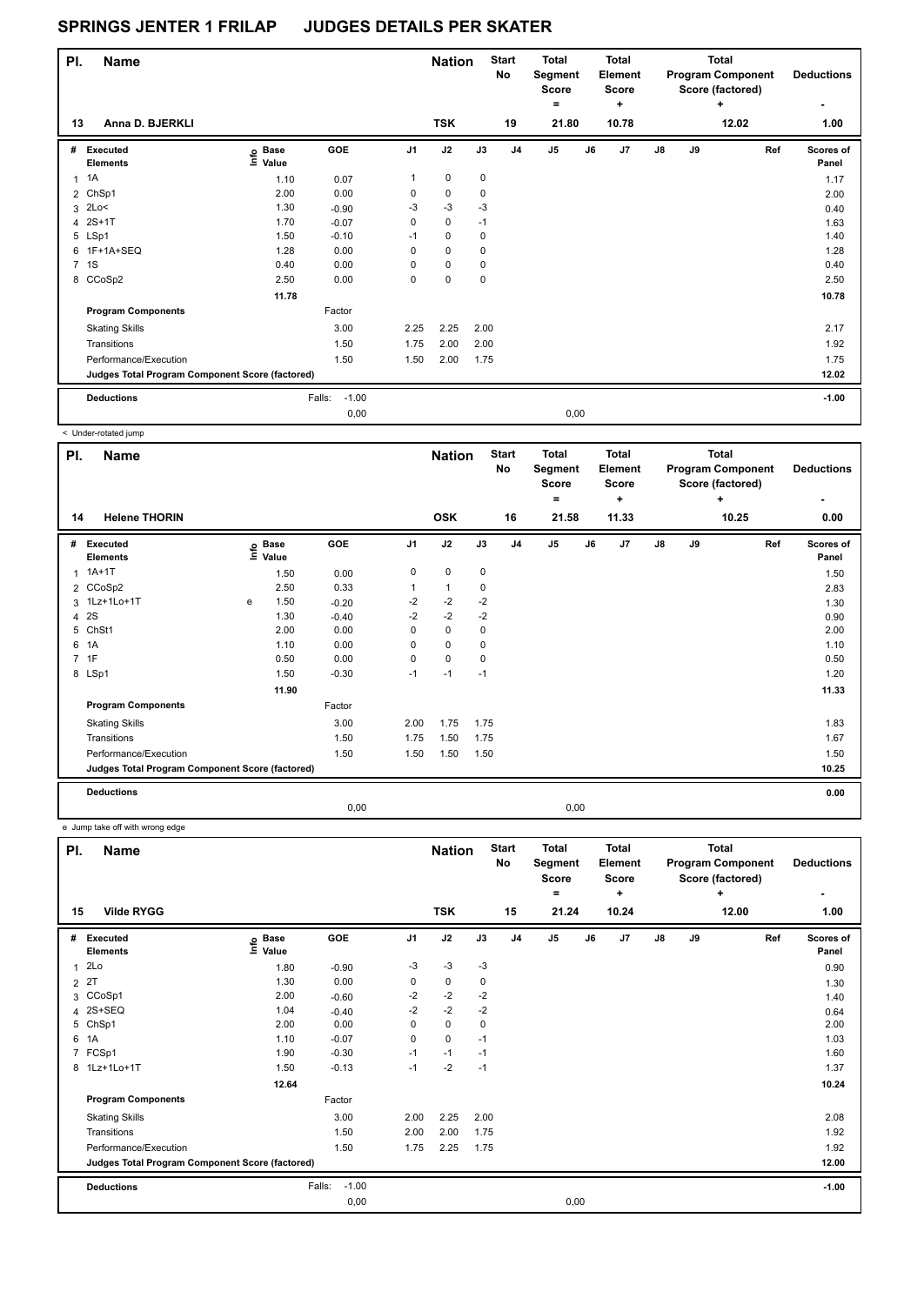| PI. | <b>Name</b>                                     |                   |             |                   |                | <b>Nation</b> |             | <b>Start</b><br>No | Total<br>Segment<br><b>Score</b><br>۰ |      | <b>Total</b><br>Element<br><b>Score</b><br>÷ |    |    | Total<br><b>Program Component</b><br>Score (factored)<br>٠ | <b>Deductions</b><br>۰ |
|-----|-------------------------------------------------|-------------------|-------------|-------------------|----------------|---------------|-------------|--------------------|---------------------------------------|------|----------------------------------------------|----|----|------------------------------------------------------------|------------------------|
| 16  | <b>Solveig STEFANSDOTTIR</b>                    |                   |             |                   |                | <b>BKK</b>    |             | 12                 | 20.71                                 |      | 9.20                                         |    |    | 12.51                                                      | 1.00                   |
| #   | Executed<br><b>Elements</b>                     | e Base<br>E Value | <b>Base</b> | GOE               | J <sub>1</sub> | J2            | J3          | J <sub>4</sub>     | J <sub>5</sub>                        | J6   | J7                                           | J8 | J9 | Ref                                                        | Scores of<br>Panel     |
| 1   | 1A                                              |                   | 1.10        | 0.00              | 0              | $\mathbf 0$   | 0           |                    |                                       |      |                                              |    |    |                                                            | 1.10                   |
|     | 2 2S<+T+1Lo                                     |                   | 1.40        | $-0.60$           | -3             | $-3$          | $-3$        |                    |                                       |      |                                              |    |    |                                                            | 0.80                   |
|     | 3 1A+T                                          |                   | 1.10        | $-0.40$           | $-2$           | $-2$          | $-2$        |                    |                                       |      |                                              |    |    |                                                            | 0.70                   |
|     | 4 LSp1                                          |                   | 1.50        | 0.00              | 0              | $\mathbf 0$   | 0           |                    |                                       |      |                                              |    |    |                                                            | 1.50                   |
|     | $5$ 2F<<                                        |                   | 0.50        | $-0.30$           | $-3$           | $-3$          | $-3$        |                    |                                       |      |                                              |    |    |                                                            | 0.20                   |
| 6   | ChSp1                                           |                   | 2.00        | 0.00              | 0              | $\mathbf 0$   | 0           |                    |                                       |      |                                              |    |    |                                                            | 2.00                   |
|     | $7$ 1 Lz                                        | e                 | 0.60        | $-0.20$           | $-2$           | $-2$          | $-2$        |                    |                                       |      |                                              |    |    |                                                            | 0.40                   |
|     | 8 CCoSp2                                        |                   | 2.50        | 0.00              | 0              | $\mathbf 0$   | $\mathbf 0$ |                    |                                       |      |                                              |    |    |                                                            | 2.50                   |
|     |                                                 |                   | 10.70       |                   |                |               |             |                    |                                       |      |                                              |    |    |                                                            | 9.20                   |
|     | <b>Program Components</b>                       |                   |             | Factor            |                |               |             |                    |                                       |      |                                              |    |    |                                                            |                        |
|     | <b>Skating Skills</b>                           |                   |             | 3.00              | 2.25           | 2.25          | 2.25        |                    |                                       |      |                                              |    |    |                                                            | 2.25                   |
|     | Transitions                                     |                   |             | 1.50              | 2.00           | 2.00          | 1.75        |                    |                                       |      |                                              |    |    |                                                            | 1.92                   |
|     | Performance/Execution                           |                   |             | 1.50              | 1.75           | 2.25          | 1.75        |                    |                                       |      |                                              |    |    |                                                            | 1.92                   |
|     | Judges Total Program Component Score (factored) |                   |             |                   |                |               |             |                    |                                       |      |                                              |    |    |                                                            | 12.51                  |
|     | <b>Deductions</b>                               |                   |             | $-1.00$<br>Falls: |                |               |             |                    |                                       |      |                                              |    |    |                                                            | $-1.00$                |
|     |                                                 |                   |             | 0,00              |                |               |             |                    |                                       | 0,00 |                                              |    |    |                                                            |                        |

< Under-rotated jump << Downgraded jump e Jump take off with wrong edge

| PI.            | <b>Name</b>                                     |                                  |                   |                | <b>Nation</b> |      | <b>Start</b><br><b>No</b> | <b>Total</b><br>Segment<br><b>Score</b><br>۰ |    | Total<br>Element<br>Score<br>٠ |               | Total<br><b>Program Component</b><br>Score (factored) | <b>Deductions</b> |                    |
|----------------|-------------------------------------------------|----------------------------------|-------------------|----------------|---------------|------|---------------------------|----------------------------------------------|----|--------------------------------|---------------|-------------------------------------------------------|-------------------|--------------------|
| 17             | Andrea HAGEN-ØYE                                |                                  |                   |                | <b>SKK</b>    |      | 8                         | 20.54                                        |    | 10.03                          |               |                                                       | 11.51             | 1.00               |
| #              | <b>Executed</b><br><b>Elements</b>              | <b>Base</b><br>e Base<br>≞ Value | GOE               | J <sub>1</sub> | J2            | J3   | J <sub>4</sub>            | J <sub>5</sub>                               | J6 | J7                             | $\mathsf{J}8$ | J9                                                    | Ref               | Scores of<br>Panel |
| $\mathbf{1}$   | 1A                                              | 1.10                             | 0.00              | 0              | 0             | 0    |                           |                                              |    |                                |               |                                                       |                   | 1.10               |
| $\overline{2}$ | 2S                                              | 1.30                             | $-0.60$           | -3             | $-3$          | $-3$ |                           |                                              |    |                                |               |                                                       |                   | 0.70               |
| 3              | 2T<<                                            | 0.40                             | $-0.27$           | $-3$           | $-2$          | $-3$ |                           |                                              |    |                                |               |                                                       |                   | 0.13               |
|                | 4 CCoSp1                                        | 2.00                             | $-0.30$           | $-1$           | $-1$          | $-1$ |                           |                                              |    |                                |               |                                                       |                   | 1.70               |
| 5              | 1F+1Lo                                          | 1.00                             | $-0.10$           | $-1$           | $-1$          | $-1$ |                           |                                              |    |                                |               |                                                       |                   | 0.90               |
| 6              | ChSp1                                           | 2.00                             | 0.00              | 0              | 0             | 0    |                           |                                              |    |                                |               |                                                       |                   | 2.00               |
|                | 1A+1Lo+1Lo                                      | 2.10                             | 0.00              | 0              | 0             | 0    |                           |                                              |    |                                |               |                                                       |                   | 2.10               |
|                | 8 FSSp1                                         | 2.00                             | $-0.60$           | $-1$           | $-2$          | -3   |                           |                                              |    |                                |               |                                                       |                   | 1.40               |
|                |                                                 | 11.90                            |                   |                |               |      |                           |                                              |    |                                |               |                                                       |                   | 10.03              |
|                | <b>Program Components</b>                       |                                  | Factor            |                |               |      |                           |                                              |    |                                |               |                                                       |                   |                    |
|                | <b>Skating Skills</b>                           |                                  | 3.00              | 2.00           | 2.00          | 2.00 |                           |                                              |    |                                |               |                                                       |                   | 2.00               |
|                | Transitions                                     |                                  | 1.50              | 2.00           | 2.00          | 2.00 |                           |                                              |    |                                |               |                                                       |                   | 2.00               |
|                | Performance/Execution                           |                                  | 1.50              | 1.75           | 1.75          | 1.50 |                           |                                              |    |                                |               |                                                       |                   | 1.67               |
|                | Judges Total Program Component Score (factored) |                                  |                   |                |               |      |                           |                                              |    |                                |               |                                                       |                   | 11.51              |
|                | <b>Deductions</b>                               |                                  | $-1.00$<br>Falls: |                |               |      |                           |                                              |    |                                |               |                                                       |                   | $-1.00$            |
|                |                                                 |                                  | 0.00              |                |               |      |                           | 0,00                                         |    |                                |               |                                                       |                   |                    |

 << Downgraded jump **Name Deductions - Nation Total Segment Score = Total Element Score + Total Program Component Score (factored) + PI.** Name **Start PI.** Nation Start **No # Executed Elements Base Value GOE J1 J2 J3 J4 J5 J6 J7 J8 J9 Scores of Panel** 1 1A 1.10 -0.60 -3 -3 -3 **Ref**  1A 0.50 **Info 18 Elisabeth SOLBERG TSK 5 17.68 6.44 12.24 1.00**  $2^{1}$  1F 0.50 0.50 0.13 1 0 1 3 CCoSp 0.00 0.00 - - - 0.00 4 1A+SEQ 0.88  $-0.60$   $-3$   $-3$   $-3$  0.28 0.28 5 2S< 0.90 -0.47 -2 -3 -2 0.43 6 LSp1 1.50 -0.30 -1 -1 -1 1.20 7 ChSp1 2.00 0.00 0 0 0 2.00 8 1Lz+1Lo+1Lo e 1.60 -0.20 -2 -2 -2 1.40 **8.48** 6.44 **Program Components**  Skating Skills 1.75 2.25 2.25 3.00 2.08 Factor Transitions 1.50 2.00 2.00 2.00 2.00 Performance/Execution 2.00 2.25 1.75 2.00 2.25 1.75 2.00 **Deductions** Falls: -1.00 **-1.00 Judges Total Program Component Score (factored) 12.24** 0,00 0,00

< Under-rotated jump e Jump take off with wrong edge